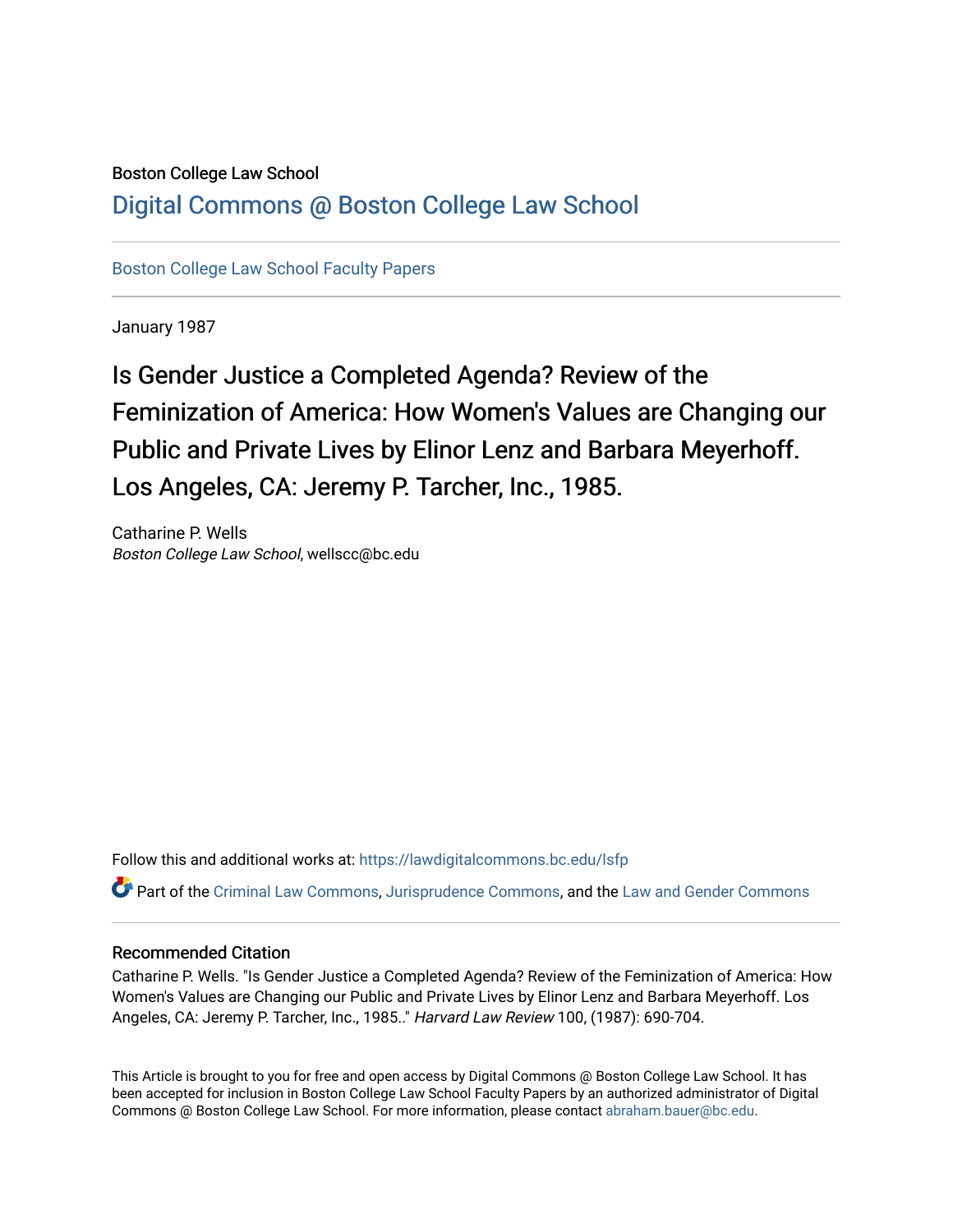## IS GENDER JUSTICE A COMPLETED AGENDA?

THE FEMINIZATION OF AMERICA: How **WOMEN'S VALUES** ARE **CHANGING** OUR PUBLIC **AND** PRIVATE LIVES. By Elinor Lenz' and Barbara Myerhoff.<sup>2</sup> Los Angeles: Jeremy P. Tarcher, Inc. 1985. Pp. **276.** \$15.95.

#### *Reviewed by Catharine Hantzis3*

The central argument of *The Feminization of America* is somewhat surprising and strangely compelling. Lenz and Myerhoff argue that women largely have won their struggle to enter the public sphere of American life and that, in the process, they have transformed both public and private spheres in ways that have produced more egalitarian relationships and greater human happiness. Because this transformation is nearing completion, the authors argue, we should put aside the feminist injunction to put women first; we should get, in their phrase, "beyond feminism" (p. **226).** If their argument is correct, it has significant legal and political consequences. For example, if it is true that women are no longer disadvantaged, then courts might be justified in scrutinizing claims of gender discrimination less carefully and legislatures in concluding that policy choices favoring women are unnecessary and undesirable.

Because of the importance of this issue, it seems inevitable that a book such as *The Feminization of America* would be written. Women have spent the last century arguing that fairness requires equal treatment for women, and there is some evidence suggesting that, in the last decade, they have been heard. For example, in the last ten years, our conception of gender roles has changed dramatically, and these rapidly changing conceptions have produced some equally dramatic changes in the workplace and in the home. Women have entered the courtroom and the construction site; men have found their way to the supermarkets and the laundromats. Even the *Harvard Law Review* prints articles in which "she" is used as a pronoun for a hypothetical judge. With all this visible change, someone was bound to conclude that enough change has occurred that gender justice can be considered a completed agenda.

The question raised by Lenz and Myerhoff's analysis is the difficult one of how we decide when we have had "enough change." When do we say that racism and sexism have been eliminated from American society? As the ongoing debate over equal opportunity versus equal

**I** Educational consultant **and** lecturer.

**<sup>2</sup>** Professor **of** Anthropology, University **of** Southern California (deceased).

**<sup>3</sup>** Associate Professor of Law, University of Southern California.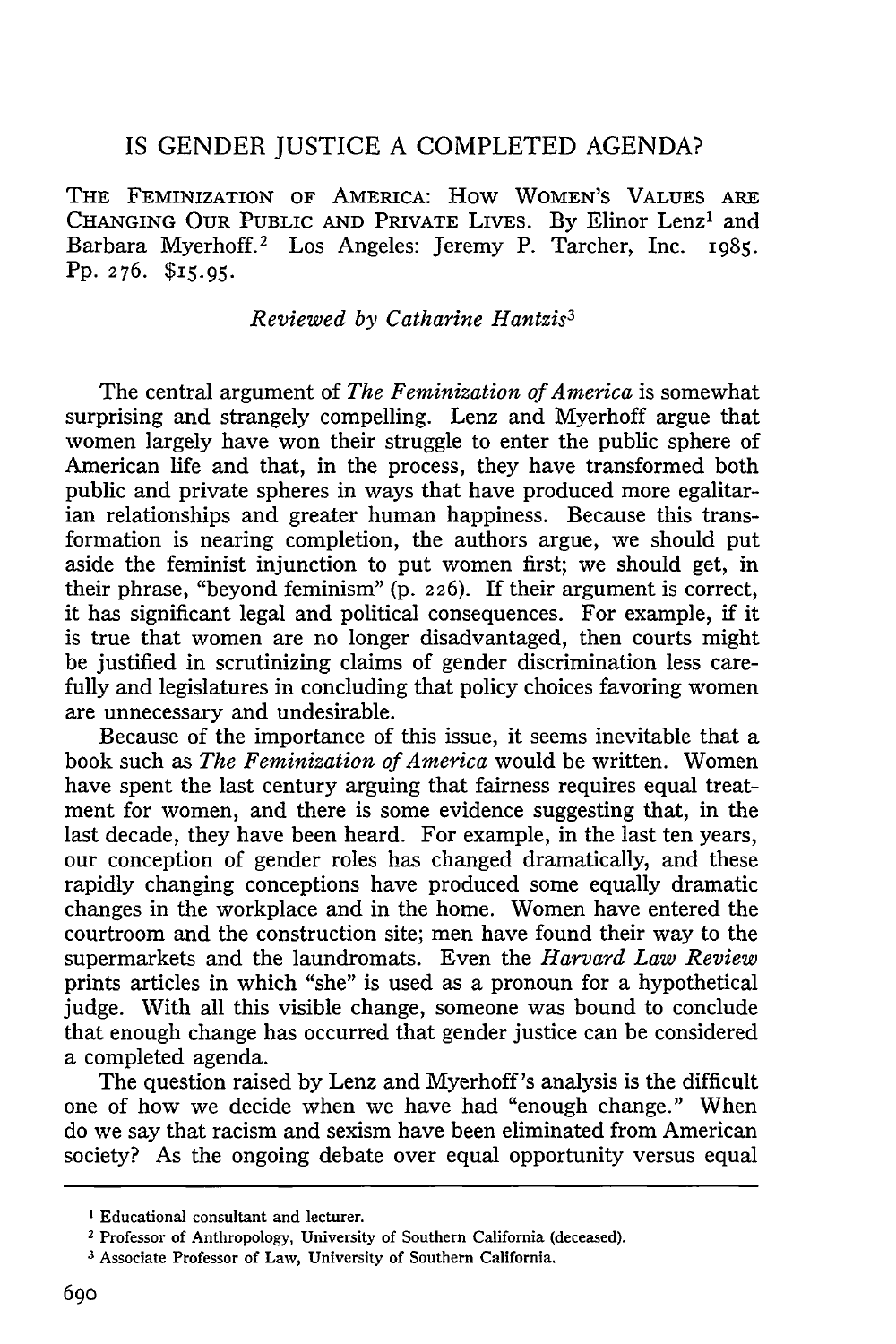outcomes makes plain, this question is not entirely empirical.<sup>4</sup> It is, in part, a question about the extent of this society's aspiration to provide justice to disadvantaged groups. It is also a question about the nature of discrimination and oppression. If, for example, one believes that racism and sexism operate in an often unapprehended way to exclude blacks and women from certain kinds of professional advancement, the mere assurance that an institution will not use race or gender as a formal criterion for advancement will not seem like "enough change." Furthermore, when one addresses this question with respect to women in particular, it is complicated by the fact that women are different from men in at least one undeniable and relevant respect. Child bearing and rearing require, at this point in history, more of a commitment from mothers than they do from fathers. In an equal and just society, how should this fact be treated?

Lenz and Myerhoff confront the issue of "enough change" in two ways. First, it is clear that one of the reasons they think there has been "enough change" is that women appear to be better off than they once were. Second, they suggest that we can expect even more rapid improvement in the future because, in their view, the dominant male culture, which has traditionally enforced sexist values and policies, has begun to be transformed by an infusion of female culture.

My purpose in writing this Review is twofold. First, I will examine Lenz and Myerhoff's factual claims to see whether they are correct either about the current condition of women or about the spread of female culture. The second part relates to the notion of female culture. Is it a transformative culture, as the authors suggest? The title of their book suggests an ambiguity  $-$  do the authors think that women face a feminist future or a "feminine"5 one? If we take their description of female culture as a vision of what the future holds, will that culture free women or further oppress them?

#### I. THE CONDITION OF WOMEN: FEMALE CULTURE AS A PICTURE OF THE PRESENT

The claim that America has been feminized cannot, as a factual matter, be substantiated, whether it is interpreted as a claim about the status of women or as a claim about the spread of female culture. Economically, it is questionable whether women have grounds for

<sup>4</sup> *See, e.g.,* Baker, *Outcome Equality or Equality of Respect:* The *Substantive Content of Equal Protection,* **i31** U. PA. L. REv. 933 (1983); Schar, *Equality of Opportunity and Beyond,* **9** NOMOS **228** (J. Pennock & J. Chapman eds. 1967).

**<sup>5</sup>** Susan Brownmiller argues that the ideal of femininity is one that has traditionally limited women both physically and emotionally. *See* **S.** BROWNMILLER, FEMININITY (1984). Lenz and Myerhoff do not seem to recognize the risk that celebrating female culture and values may reaffirm their oppressive characteristics.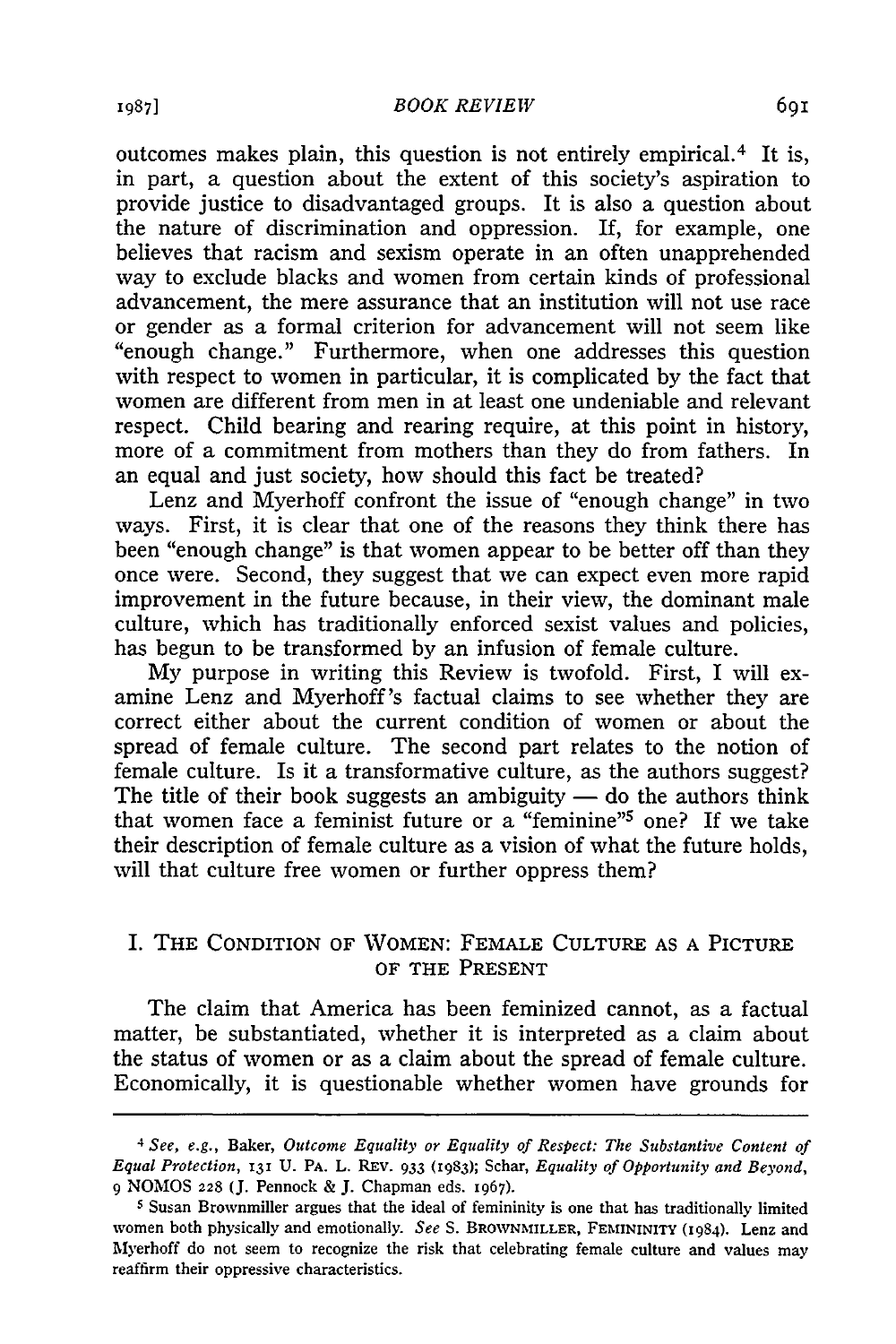celebration. Recent figures show that female-headed households are becoming poorer in comparison with households headed by male wage earners: the average income for a female-headed household has declined to fifty-two percent of the average income received by a maleheaded household.<sup>6</sup> Although more women are working, the workplace itself is still highly segregated. A disproportionate number of women are still poorly paid secretaries, nurses, and teachers. Women in sales still sell cosmetics, not high-ticket, commissionable items. Women still assemble electronics at minimum wage while men drive trucks and assemble cars at union rates.<sup>7</sup>

It is true that women have entered several well paid professions in large numbers. Law schools, business schools, and graduate schools have turned out an army of female professionals who have taken their places in the traditional male world.8 Although these pioneers are highly visible evidence that some change has occured, a closer examination of their actual experience suggests that they present somewhat questionable evidence that America has been "feminized." Fortunately, two recent books - *Where They Are Now: The Story of the Women of Harvard Law 1974*<sup>9</sup> and *Women Like Us*<sup>10</sup> — tell us their stories. These books reveal a picture very different from that painted by Lenz and Myerhoff. Professional women are, with rare exception, suffering many of the marginalizing effects of tokenism,  $11$ 

**<sup>6</sup>** Although 6o% is the typically cited figure, **by** 1978, the average income of female-headed households had already declined to 52% of the income of male-headed households. *See* **PANEL ON** STATISTICS FOR FAMILY ASSISTANCE **AND** RELATED PROGRAMS, FAMILY **ASSISTANCE AND** POVERTY: AN ASSESSMENT OF STATISTICAL **NEEDS** 38-40 (D. Gilford, D. Affholter & L. Ingram eds. 1983). The disparity is even greater when female-headed households are compared to twoincome families. The average family with one woman wage-earner receives only 38% of the income received by two-income families. *See id.* at 40. Although this comparison may seem unfair, it emphasizes that the poor in the United States are mostly women, many of whom are single.

**<sup>7</sup>** For a general discussion of sex segregation in the workplace, see SEX SEGREGATION IN **THE** WORKPLACE: **TRENDS,** EXPLANATIONS, **REMEDIES** (B. Reskin ed. 1984); P. Roos, **GENDER AND** WORK: A COMPARATIVE ANALYSIS OF INDUSTRIAL SOCIETIES 50-52 **(1985);** Belier, *Occupational Segregation and the Earnings Gap,* in U.S. COMM'N ON CIVIL RIGHTS, **I** COMPARABLE WORTH: ISSUE FOR THE **8OS 23** (June 6-7, 1984).

**<sup>8</sup>** It is important to note that when women came to be admitted to law schools in large numbers, they filled only some of the places created in the era of law school expansion during the I96os and I97Os. From 1963 to 1978, law school enrollments soared from **49,000** to **122,000.** In that time total female enrollments went from **2000** to **37,000.** Thus, while there were **35,000** additional women entering law schools by 1978, there were also **38,000** additional men. *See C.* EPSTEIN, WOMEN IN **LAW** 53 (Ig8I).

**<sup>9</sup>** J. ABRAMSON & B. FRANKLIN, WHERE THEY ARE Now: THE STORY OF THE WOMEN OF HARVARD LAw 1974 (T986).

**<sup>10</sup>**L. GALLESE, WOMEN LIKE Us (1985).

**<sup>11</sup>** Lenz and Myerhoff claim: "One change that is a significant outcome of feminization is the demise of the 'token woman,' hired during the early days of affirmative action as a gesture of appeasement to the women's movement and who, in her isolation, felt constrained to conform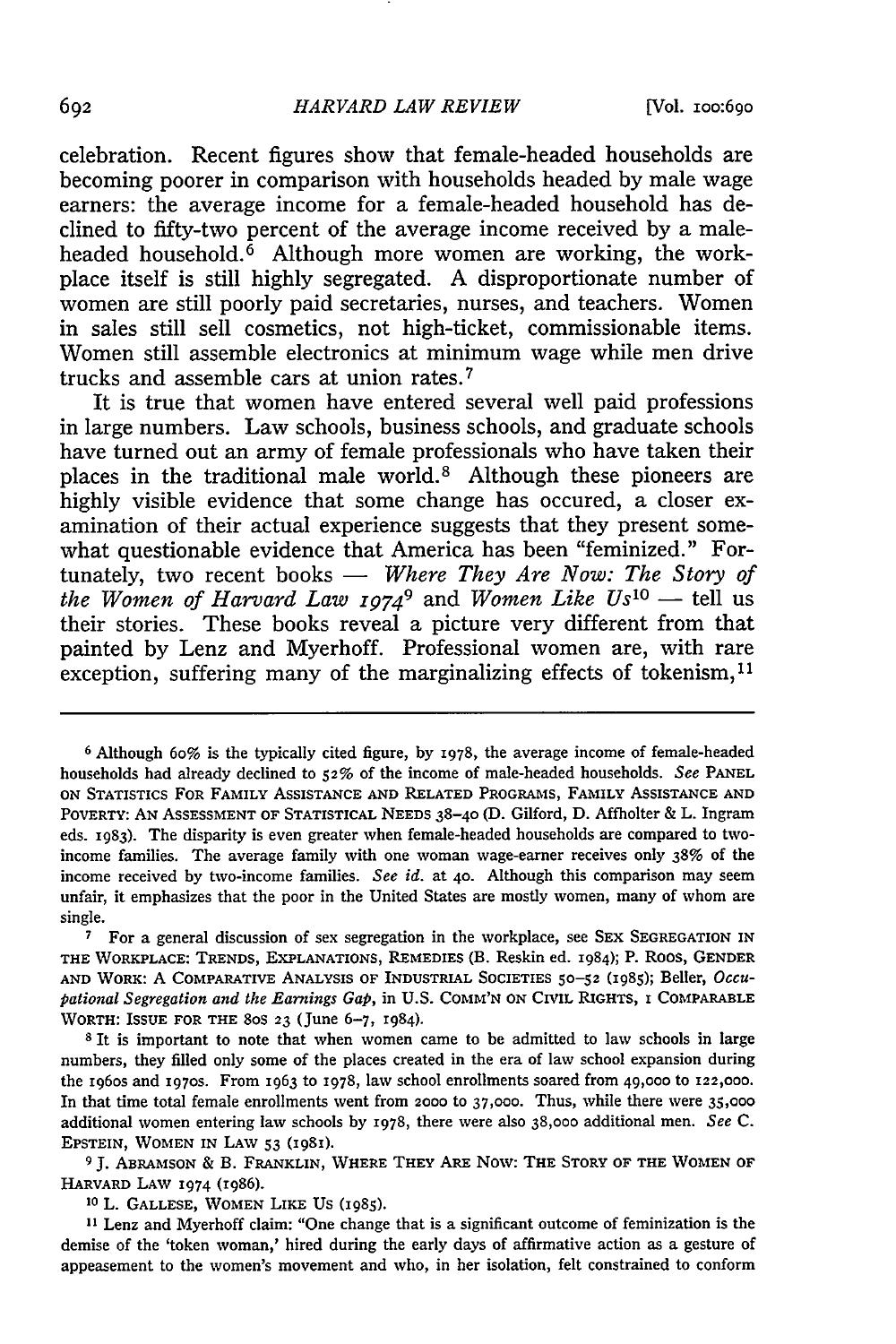struggling against the career constraints posed by child bearing and rearing, 12 receiving lower salaries and facing lower prospects of success than their male classmates, 13 and confronting the serious danger of hitting a professional ceiling at the levels of middle management and junior partnership. 14

Legally and politically, the outlook for women is no better. Many of the measures that women have proposed to improve their situation remain unrealized. The equal rights amendment has been defeated; women's newly won right to make decisions about whether and when to have children is being challenged; affirmative action has largely been scuttled by the Justice Department as "reverse" discrimination, <sup>15</sup> and courts have generally been unable to say what it means to treat men and women equally.16 And if the legal, political, and economic news is not discouraging enough, one need only observe the fact of contining victimization; the best empirical evidence is that women continue to be battered and raped in large numbers.17

*<sup>13</sup>See, e.g.,* J. ABRAMSON & B. FRANKLIN, *supra* note 9, at 298; L. GALLESE, *supra* note **io,** at **250.**

*14 See* Hymowitz & Schellhardt, *The Corporate Woman: A Special Report,* Wall St. **J.,** Mar. 24, 1986, § 4, at **i,** col. **I.** This danger is also well documented for black men who have ventured into corporate life. *See* G. DAvis & **G. WATSON,** BLACK LIFE **IN** CORPORATE AMER-**ICA:** SWIMMING IN THE **MAINSTREAM** (1982).

**Is** At least one commentator on racial discrimination has argued persuasively that when discrimination is properly understood, it cannot be "reverse." Racism operates in this society to exclude blacks from positions of power and privilege. That is discrimination. Affirmative action cannot therefore be "reverse" discrimination unless there is a radical realignment of racial and gender privilege. Instead, affirmative action is a claim for justice, addressed to a power structure that is largely white, either to change the process **by** which it excludes blacks or to admit that such a process occurs and make an adjustment for it. *See* **D.** BELL, RACE, RACISM **AND** AMERICAN LAW 444, 647-51 (1980).

**16** *See, e.g.,* General Elec. Co. v. Gilbert, **429** U.S. 125 (1976) (holding that an employer's disability plan that failed to cover pregnancy-related disabilities did not violate title VII of the Civil Rights Act of 1964); Oil, Chem. & Atomic Workers Int'l Union v. American Cyanamid Co., 741 F.2d 444 (D.C. Cir. 1984) (holding that an employer that gave fertile women employees the choice of being sterilized or losing jobs that unsafely exposed them to lead was not in violation of OSHA); Littleton, *Reconstructing Sexual Equality,* **75** CALIF. L. REv. (forthcoming x987).

**17** *See* D. RUSSELL, **SEXUAL** EXPLOITATION: RAPE, **CHILD SEXUAL** ABUSE AND WORKPLACE HARASSMENT **49-50** (1984) (citing statistics showing that over **25%** of all women are victims of completed rapes and that an additional 21% are victims of attempted rapes); **U.S.** COMM'N ON CIVIL RIGHTS, BATTERED **WOMEN:** ISSUES OF PUBLIC POLICY **1** (Jan. **30-31, 1978)** (estimating

so as not to rock the boat" **(p. 68).** Most of the women interviewed by Gallese and by Abramson and Franklin appeared to be isolated in their work environment, and some expressed a conviction that, because of this isolation, it was necessary for them to perform far better than their male counterparts. *See* J. ABRAMSON & B. FRANKLIN, *supra* note **9,** at 62; L. GALLESE, *supra* note io, at 295-300.

<sup>12</sup> In the chapter entitled "Reshaping the Family," Lenz and Myerhoff acknowledge some of the real economic and social difficulties facing women who are raising children. But their suggested answer to these difficulties - more realistic social programs and the new breed of "loving and involved fathers" (p. 109) - is simplistic. See infra note 18.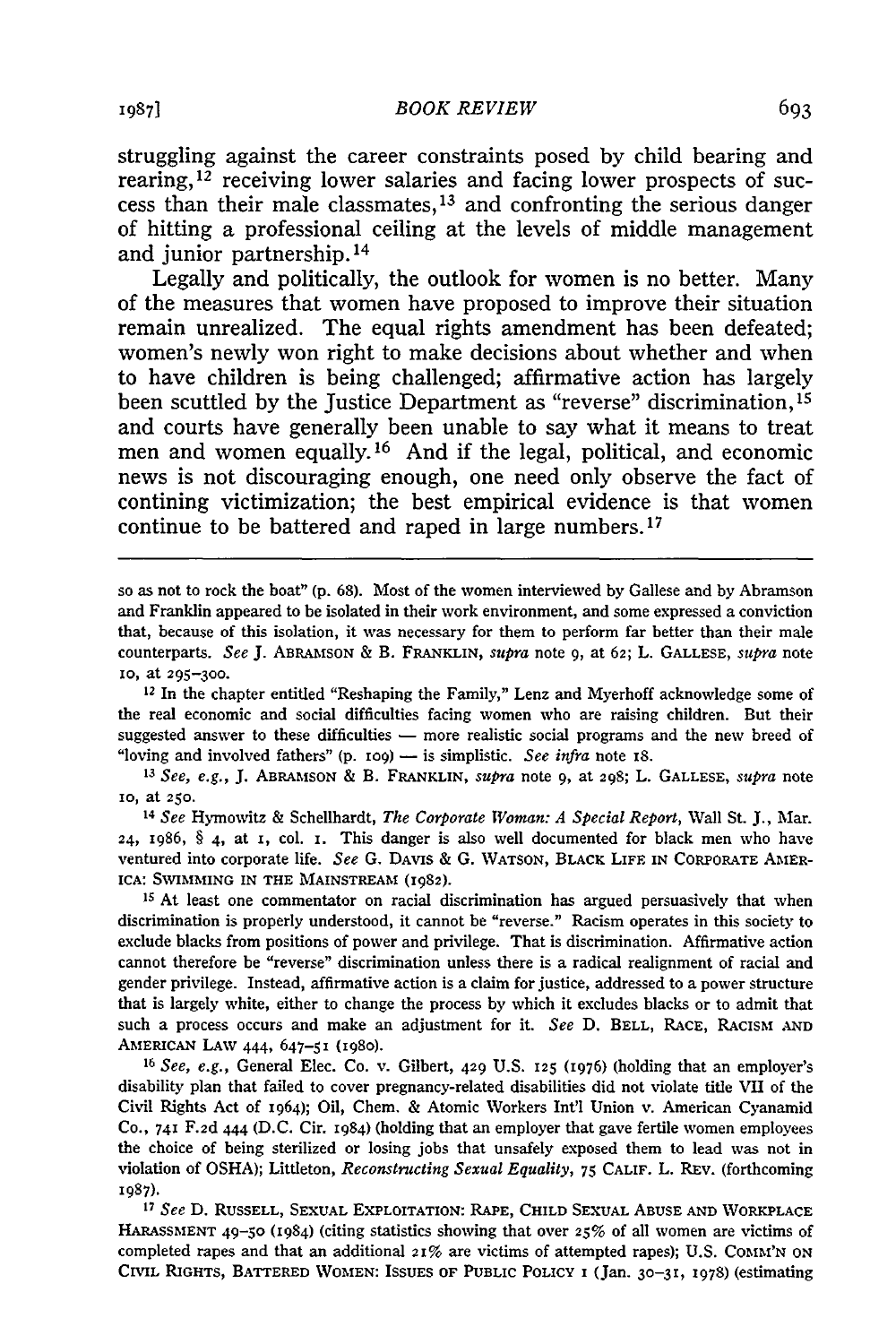I assemble these facts to illustrate how truly extraordinary it is that a celebratory book like *The Feminization of America* could be written. How is it possible that two intelligent and respected social scientists studying women in America today could seriously present the thesis that America has been "feminized?" The answer is partly that Lenz and Myerhoff are the victims of a very common type of misperception. What is new and different (woman corporate presidents, househusbands) are especially visible even if relatively rare. What does not change (single mothers below the poverty line, unfair allocations of housework) remains in the background and unobserved. Thus, the authors report that America, spurred on by "the feminizing influence," is moving away from many archaic ways of thinking and behaving toward the promise of a "saner, and more humane world" (pp. **I1-12),** but they never seem to notice the many areas of American life that are still dominated by men and male values.

When two social scientists make such a claim, one expects them to support it, but the evidence that Lenz and Myerhoff produce is largely anecdotal. They refer to interviews, academic and popular literature, and to media commentary on changing personal and professional lifestyles. One's first response is to request more systematic empirical data. It is no doubt true that some fathers are taking more responsibility for child care, but how many fathers and how much responsibility? Are enough fathers taking enough responsibility that we should stop thinking that child care is primarily a woman's issue?<sup>18</sup>

Lenz and Myerhoff reach their controversial conclusion by ignoring the statistical evidence in favor of the anecdotal. In some circumstances, such neglect is justified. Statistical studies can mislead and misstate in a number of ways. Familiar problems arise in counting certain less visible members of the population. Survey questions are often poorly phrased and therefore fail to capture the underlying realities. And finally there is a chicken-and-egg aspect to most statistical conclusions. As Thomas Sowell has asked us: are black people poor because they are black or because so many of them live in economically depressed areas?<sup>19</sup> Statistics will not give us the answer. Anecdotal evidence, on the other hand, may help us better to under-

that 1.8 million women anually are beaten by their husbands); *see also* Estrich, *Rape, 95* **YALE** L.J. **1087** (1986) (discussing the problems that lead to the underreporting and nonprosecution of rape).

*<sup>18</sup> See* L. WEITZMAN, **THE** DIVORCE REVOLUTION: **THE UNEXPECTED** SOCIAL **AND** ECO-**NOMIC CONSEQUENCES FOR WOMEN AND** CHILDREN **IN AMERICA 262** (1985) (citing evidence that more than half of the millions of child support awards ordered annually by courts in the United States go unpaid and unenforced).

**<sup>19</sup>***See* T. **SOWELL,** CIVIL **RIGHTS:** RHETORIC **OR** REALITY? **80-82** (1984). Or to put the question a little differently, are black people poor because they live in areas that are economically depressed, or are certain areas economically depressed because they are inhabited by black people?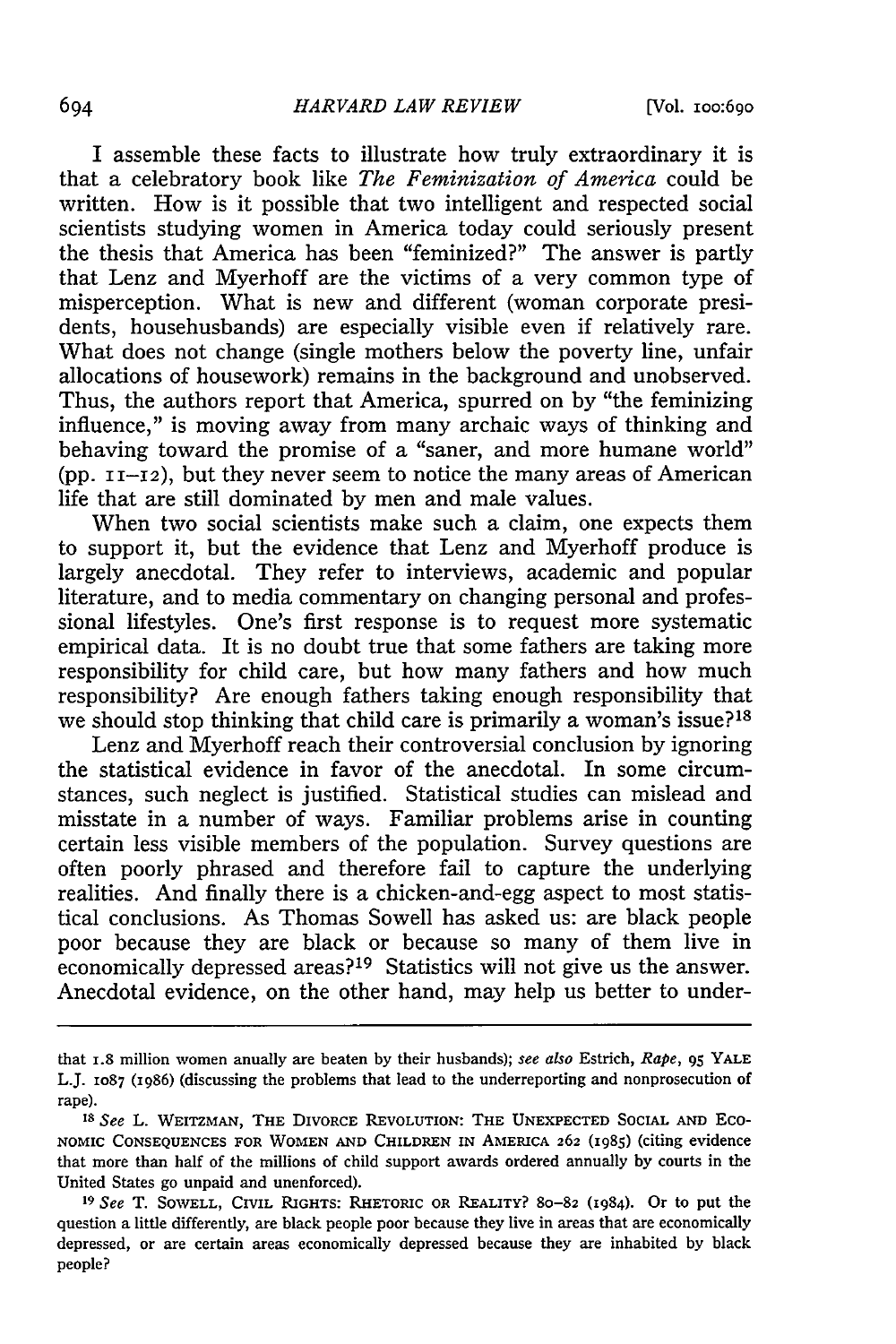stand phenomena such as poverty by at least describing how it is experienced by a poor person. A person can tell us what the problem is from her perspective and in her own words. This evidence alone does not give us the complete picture, but it is a valuable first step in teaching us what to do about her situation. But Lenz and Myerhoff select their evidence to show only one side of the story. They ignore the statistical evidence that belies their conclusions. Anecdotal evidence can support the rather obvious claim that *some* change has occurred. It cannot, however, document the more controversial claim that *enough* change has occurred so that we should readjust our priorities. The undeniable problem with this claim is that the facts do not support it.

#### II. **FEMALE CULTURE AS A** VISION OF THE **FUTURE**

With respect to female culture, I believe that the facts are only part of the story. Although the authors may be premature in their announcement of victory, they at least attempt to tell us what a victory for women could look like. This is an important project; aspirations play a major role in allowing human beings to resist societal expectations that oppress them. Thus, even if we are skeptical about the current presence of female culture in the male-dominated marketplace, a significant normative question remains: should women aspire to the kind of future that Lenz and Myerhoff describe? The answer depends upon whether female culture is, as Lenz and Myerhoff suggest, a transformative culture. What is "female culture," and what is its relationship to gender oppression? Do women, by possessing this culture, really possess the power to liberate themselves and to transform society?

The authors begin their discussion with the assumption that there are distinct "male" and "female" cultures. They define culture as follows:

Culture is a way of life, transmitted from one generation to another, a collective set of agreements about how to perceive and interpret the world. It is an adaptive arrangement, consisting of solutions to common problems, with an enduring though by no means unchanging pattern. (P. 6).

The difference that the authors identify between male and female culture is familiar.20 Because women raise children, they have a

**<sup>20</sup>**The authors here are quoting, and in general rely heavily on, the observations about gender differences reported by Carol Gilligan. Gilligan argues that female moral reasoning is marked by an ethics of responsibility and caring, whereas male moral reasoning tends to focus on questions of noninterference and individual rights. See **C. GILLIGAN,** IN **A** DIFFERENT VOICE **100 (1982).**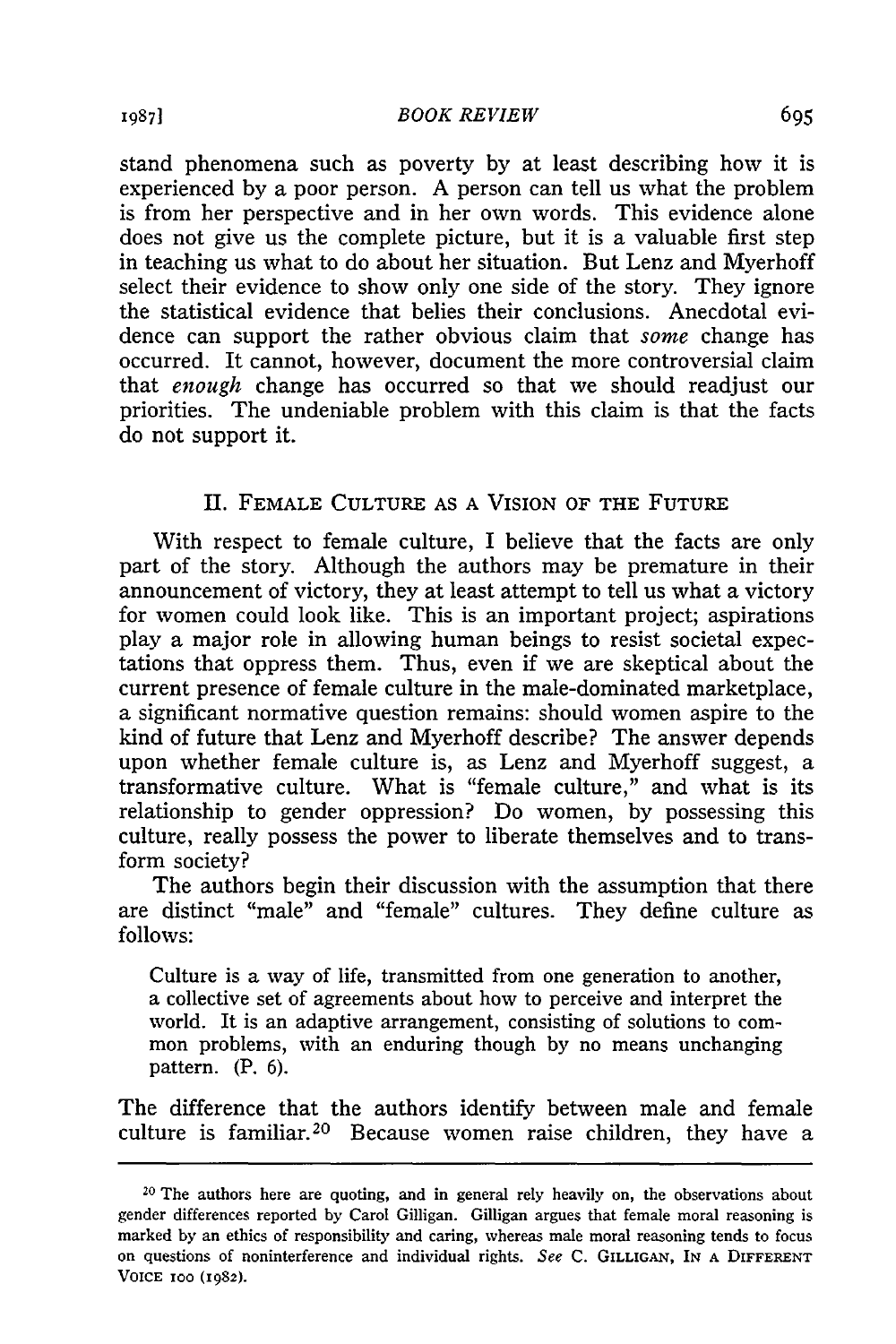"strong sense of personalism"; they are predisposed to identify with individuals rather than groups; they empathize with others, especially those who suffer; and they feel "a responsibility to discern and alleviate the 'real and recognizable' trouble of this world" (p. **9).** Women are caretakers and nurturers and have developed a psychic mode adapted to these functions. Because the authors do not describe male culture, one is left to imagine it as an opposite to female culture. As such, it would presumably be a less caring, less responsible, more aggressive, and more group-oriented culture.<sup>21</sup>

Lenz and Myerhoff's notion of female culture is somewhat imprecise and uncritical. For example, on the one hand, they say that women are more oriented to the individual than to the group; on the other hand, they describe women as more likely to merge their individual self-interest into that of the group (pp. 9-IO). The resulting picture is confusing. Do women think of others as individuals and themselves as members of a group? Or are women concerned only with that type of individual welfare that is achieved through satisfaction of group interests? It seems to me that neither of these generalizations is very plausible or a very sound basis on which to try to separate male and female culture.

These twin problems of groups and individuals and of gender differences are at the heart of the matter. Persons are both individuals and members of many groups. One important group to which every individual belongs is his or her gender group. An individual does not choose this group and cannot withdraw from it. As society is currently constituted, whether one belongs to one gender group or the other will determine the broad outlines and many of the details of one's existence. The very enormity of the consequences that attach to gender identity should make us curious about how gender differences came to be defined.

At least in terms of public writing, the answer is clear enough. From ancient Greece to the nineteenth century, it was men who developed theories about the nature of women and the kind of excellence to which they should aspire. Plato and Aristotle represent two recurring points of view regarding gender differences. On the one hand, Plato believed that there were real differences between the sexes in terms of strength, speed, intelligence, and wisdom.<sup>22</sup> Nonetheless,

<sup>21</sup> In this and in many other ways Lenz and Myerhoff reverse the traditional problem of gender projection. Such projection imagines a "self" with the most desirable characteristics and then attributes all unwanted characteristics to the "other." The result is "objectification" of the other. It seems to me that feminists who glorify "female" attributes and denigrate "male" attributes are attempting counterobjectification rather than pursuing a strategy of liberation. See pp. **7oo-oi** below for further discussion of gender projection.

*<sup>22</sup>See* **PLATO: COLLECTED DIALOGUES** 694 **(REPUBLIC** V) **(E.** Hamilton & H. Cairns eds. 1963).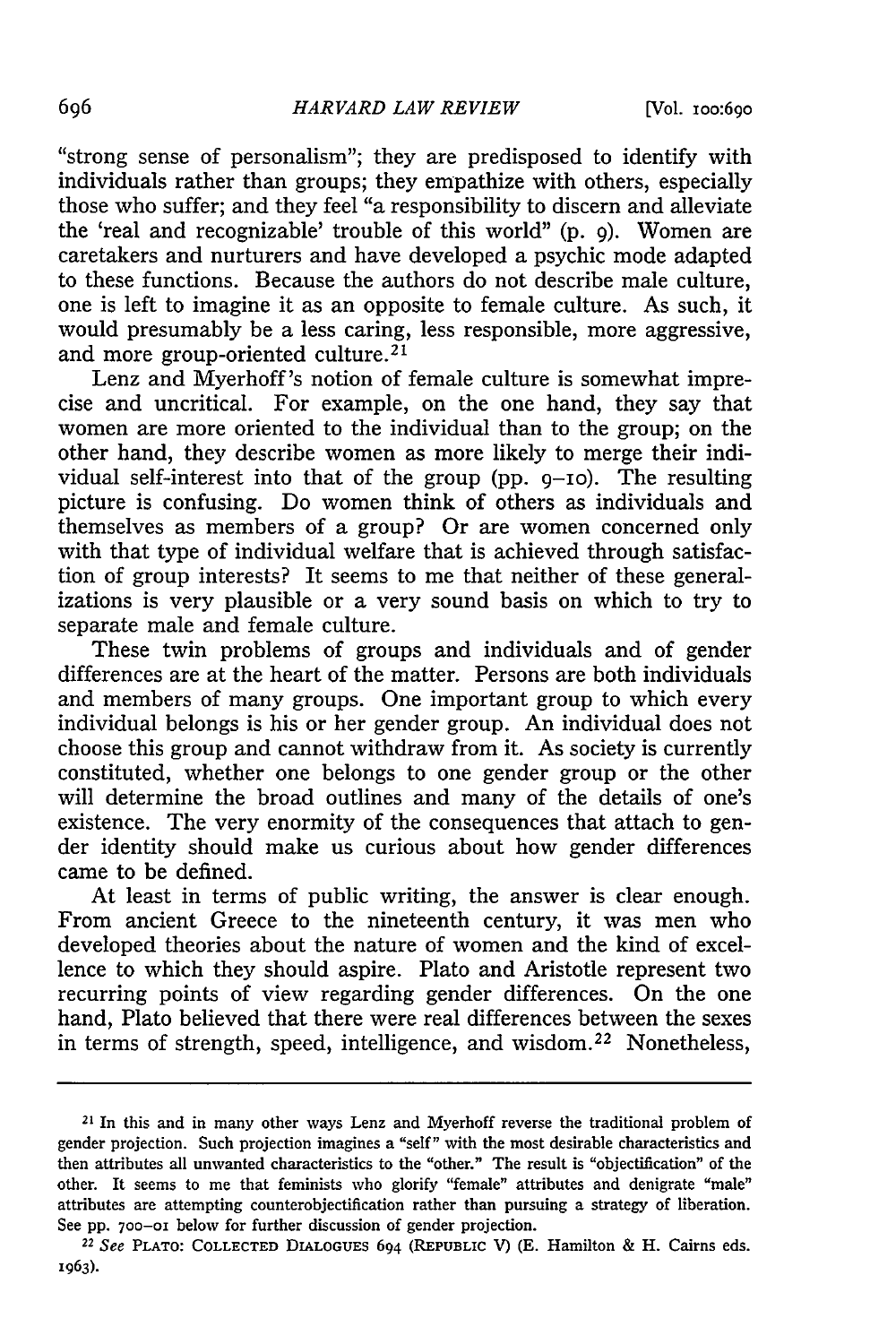for Plato gender differences were only average differences; he would allow that any individual female might be smarter and stronger than some individual man.<sup>23</sup> On the other hand, Aristotle believed that the differences between men and women were universal; men were rational beings whereas women, like slaves, derived their secondary status from their inherent inferiority. 24 Aristotle's conception of the inferiority of women created a dilemma for him in defining female virtue. It was necessary that women be said to possess virtue so that they could be exhorted to it; yet it was equally necessary that they not share in male virtue, because otherwise there could be no justification for male domination. Thus male virtue, for Aristotle, entails the familiar list: temperance, courage, and justice. A woman's virtue, on the other hand, was adapted to her station. Hence:

The temperance of a man and of a woman, or the courage and justice of a man and of a woman, are not **...** the same; the courage of a man is shown in commanding, of a woman in obeying. And this holds of all other virtues .... All classes must be deemed to have their special attributes; as the poet says of women, "Silence is a woman's glory," but this is not equally the glory of man.<sup>25</sup>

For both Plato and Aristotle, the issue of gender difference was one of justification: how was the unequal treatment of women to be justified? And for both men, the question received the same answer: inferior treatment was justified by women's inferior nature. Plato, at least, would allow exceptional women to be treated as men. <sup>26</sup>

It was not until the nineteenth century that mainstream philosophers began to see gender differences not as a question of justification but as a matter for reform. John Stuart Mill, for example, argued in *The Subjection of Women<sup>27</sup>* that the differences between men and women were largely the result not only of social conditioning but also of real oppression. Justice, he thought, demanded that they receive full legal rights and access to any occupation that they might wish to

*<sup>23</sup> See id.*

<sup>24</sup> Aristotle argued, "the male is by nature fitter for command than the female." **THE** BASIC **XVORKS** OF ARISTOTLE **1143** (POLITICA, Bk. I: ch. ii) (R. McKeon ed. 1941). It is interesting to note Aristotle's list of gender differences:

Woman is more compassionate than man, more easily moved to tears, at the same time<br>more jealous, more querulous, more apt to scold and to strike. She is furthermore more<br>prone to despondency and less hopeful than man, more more false of speech, more deceptive and of more retentive memory. She is also more wakeful, more shrinking, more difficult to rouse to action, and requires a smaller quantity of nutriment.

*Id.* at **637 (HISTORIA ANIMALIUM, Bk.** IX: ch. I).

<sup>25</sup>*Id.* at 1144-45 **(POLITIcA,** Bk. I: ch. 13).

**<sup>26</sup>** *See* authority cited *supra* note **22.**

<sup>27</sup> J.S. **MILL &** H.T. MILL, ESSAYS **ON** SEX **EQUALITY 125 (A.** Rossi ed. 1970).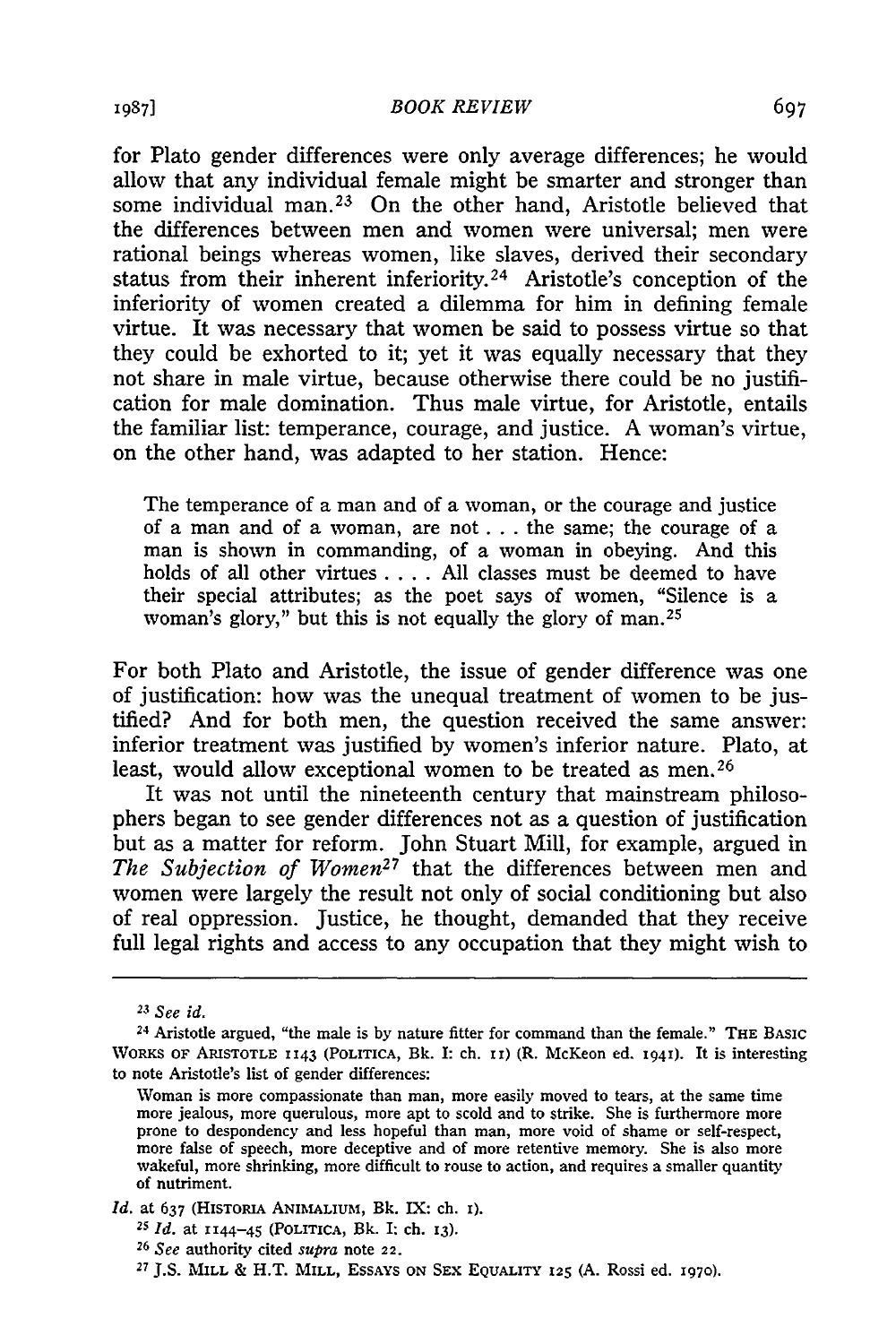undertake. 28 As much as one might prefer Mill's views to Aristotle's, both discuss gender differences within a framework that assumes that the male gender needs no discussion; the sole issue to be discussed is how different treatment for women can be justified or eliminated. Like Plato, Mill offers exceptional women permission to behave as men do; he does not offer an alternative vision of how women can be both happy and virtuous in a predominantly male world. Even for Mill, the historical oppression of women leaves them with only two choices. They can behave as oppressed females or as males who are not oppressed; there is no third or fourth or fifth alternative. That is the gender dilemma: we collectively lack a vision of a person who is virtuous, active, powerful, happy, and *not male.29*

Lenz and Myerhoff's vision of assimilation and transformation is an attempt to remedy just this difficulty. Even if it does not accurately describe the current state of affairs, it at least pictures women in the process of building a future in which they are powerful, active, and living in a society that has adapted to their needs. Some such aspirations are what motivate many women who struggle with competing demands of male and female roles. Whatever the deficiencies of its factual foundation, the book does something useful by articulating this vision and forcing us to examine it closely.

In making this examination, it is important not to forget that the origin of societal notions about gender differences is found in the historical power of men to define both male and female roles. Lenz and Myerhoff do not overlook the fact of male power; their text is filled with references to "dominant" male culture and male "hierarchies." But although they have not overlooked male power, neither have they analyzed it. Their discussion of power is limited to a brief attempt to distinguish male from female power. They describe male power as "control and domination over others" (p. io). By contrast, female power is:

acknowledgement, the willingness to admit one's weakness as well as strengths; vulnerability, the recognition that our defenses are not impregnable and cannot protect us from the pain that is part of living; self-trust, the belief in one's own strength and integrity; and selfacceptance, the ability to live in peace with oneself. (P. xi).

**<sup>28</sup>** *See id.* at 189-203.

**<sup>29</sup>** A similar point is acknowledged by D.H. Lawrence:

Man is willing to accept woman as equal, as a man in skirts, as an angel, a devil, a baby-face, a machine, an instrument, a bosom, a womb, a pair of legs, a servant, an encyclopedia, an ideal or an obscenity; the only thing he won't accept her as is a human being, a real human being of the female sex.

This remark is quoted in SISTERHOOD **IS** POWERFUL: **AN ANTHOLOGY OF** WRITINGS **FROM** THE WOMEN'S LIBERATION **MOVEMENT** 633 (R. Morgan ed. **1970).**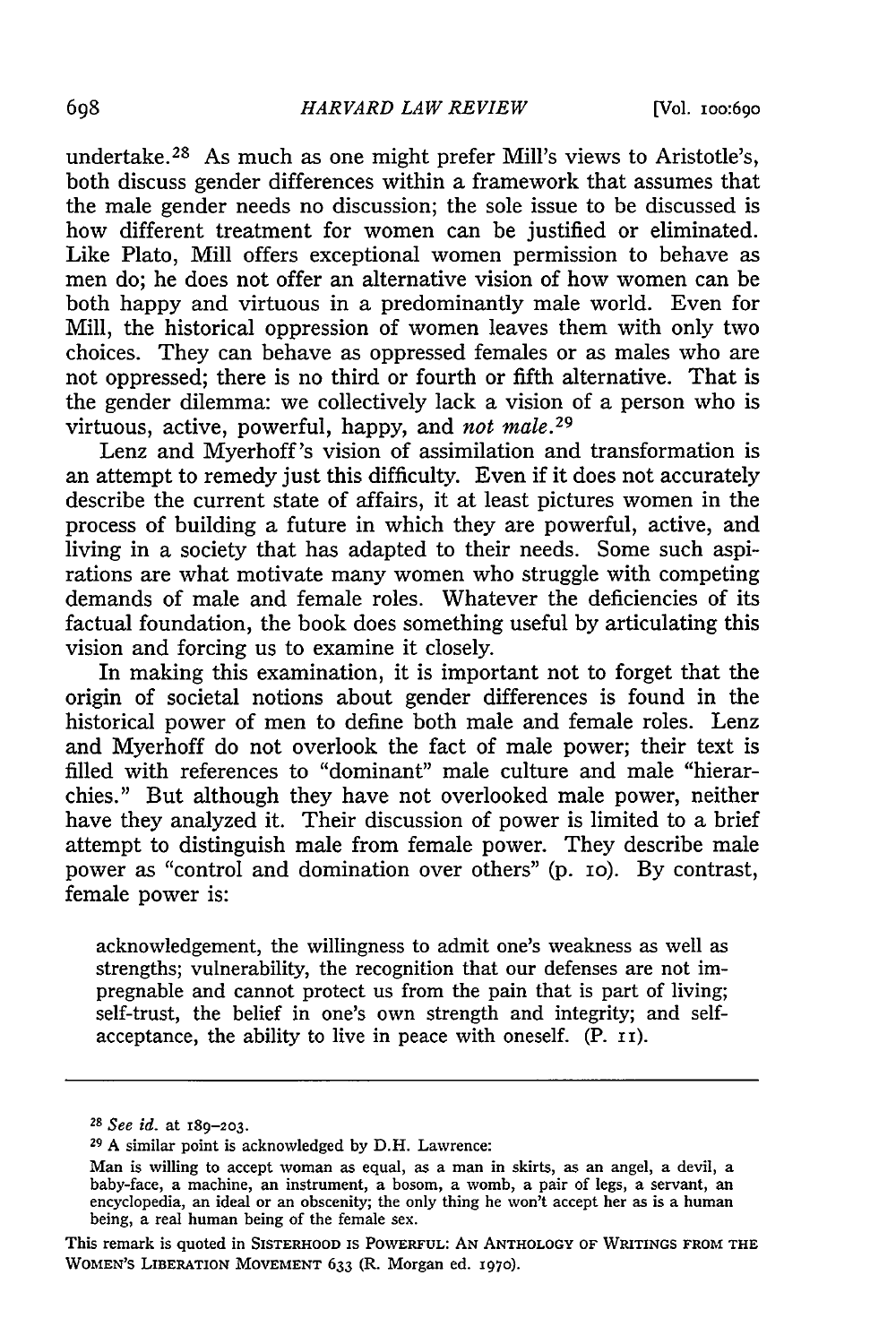The distinction is made in order to clarify why women who so forcefully criticize male power and domination can seek "empowerment" in their own lives. Power in the male sense is bad; in the female sense it is much to be desired.

We might well wonder whether this concept of "female power" represents something that is really "female" or really "power." On the one hand, it borrows from psychological accounts of adjustment and self-knowledge: "self-trust, the belief in one's own strength and integrity." People who possess such self knowledge are obviously stronger, more "powerful," in some sense, than people who do not. On the other hand, the references to "weakness," "vulnerability," and "the pain that is a part of living"  $(p, 11)$  set the female tone.<sup>30</sup> Thus, when examined closely, the authors' concept of "female power" seems actually to be a description of a mature adaption made by women to the fact of their oppression.

Feminists have been discussing the nature of gender oppression for some time.<sup>31</sup> I offer the following as a summary of this discussion. Men, in general, dominate women and not the other way around. Sometimes it is done overtly, as in the case of a rape; most times it is done subtly, as in dominating a discussion by setting its agenda and its ground rules.<sup>32</sup> It is notable both that men enjoy this domination and that women submit to it even though it is not in their interest. Powerless to set the terms of the discussion, women are powerless to see that their interests are properly understood and counted. And because any action that is not unilateral is arrived at through discussion, this inability to be properly counted translates into a real disadvantage in material terms. Why, then, do women submit? Or, putting the question more generally, given the wide variations among individuals of both genders in degrees of assertiveness, why is it that male culture is dominant?

The answer is not that women are submissive by nature; it is that men have power. Power in this sense is not the "female" power that Lenz and Myerhoff describe; it is the option to control another's behavior by having the ability to make all alternatives to the desired

<sup>30</sup>**1** do not mean to suggest that well-adapted men do not experience themselves as weak and vulnerable at some times. It is the centrality of these self-concepts that, for me, marks this definition as "female."

<sup>&</sup>lt;sup>31</sup> For extended discussion of the nature of gender oppression, see S. DEBEAUVOIR, THE **SECOND SEX** (953); **A.** BRITTAN & M. MAYNARD, **SEXISM,** RACISM **AND OPPRESSION** (1984); MacKinnon, *Feminism, Marxism, Method, and the State: An Agenda for Theory, 7 SIGNS 515* **(1982).**

**<sup>32</sup>**For a detailed analysis of how this occurs, **see** A. **SCHAFF,** WOMEN'S REALITY: **AN** EMERGING **FEMALE** SYSTEM **IN THE WHITE MALE SOCIETY 69 (i98i);** Steinem, *Men and Women Talking,* in OUTRAGEOUS **ACTS AND** EVERYDAY REBELLIONS **176** (1983). **For** the effect of agenda on substantive outcome, see Levine & Plott, *Agenda Influence and Its Implications,* <sup>63</sup>**VA. L.** Rv. **561** (1977).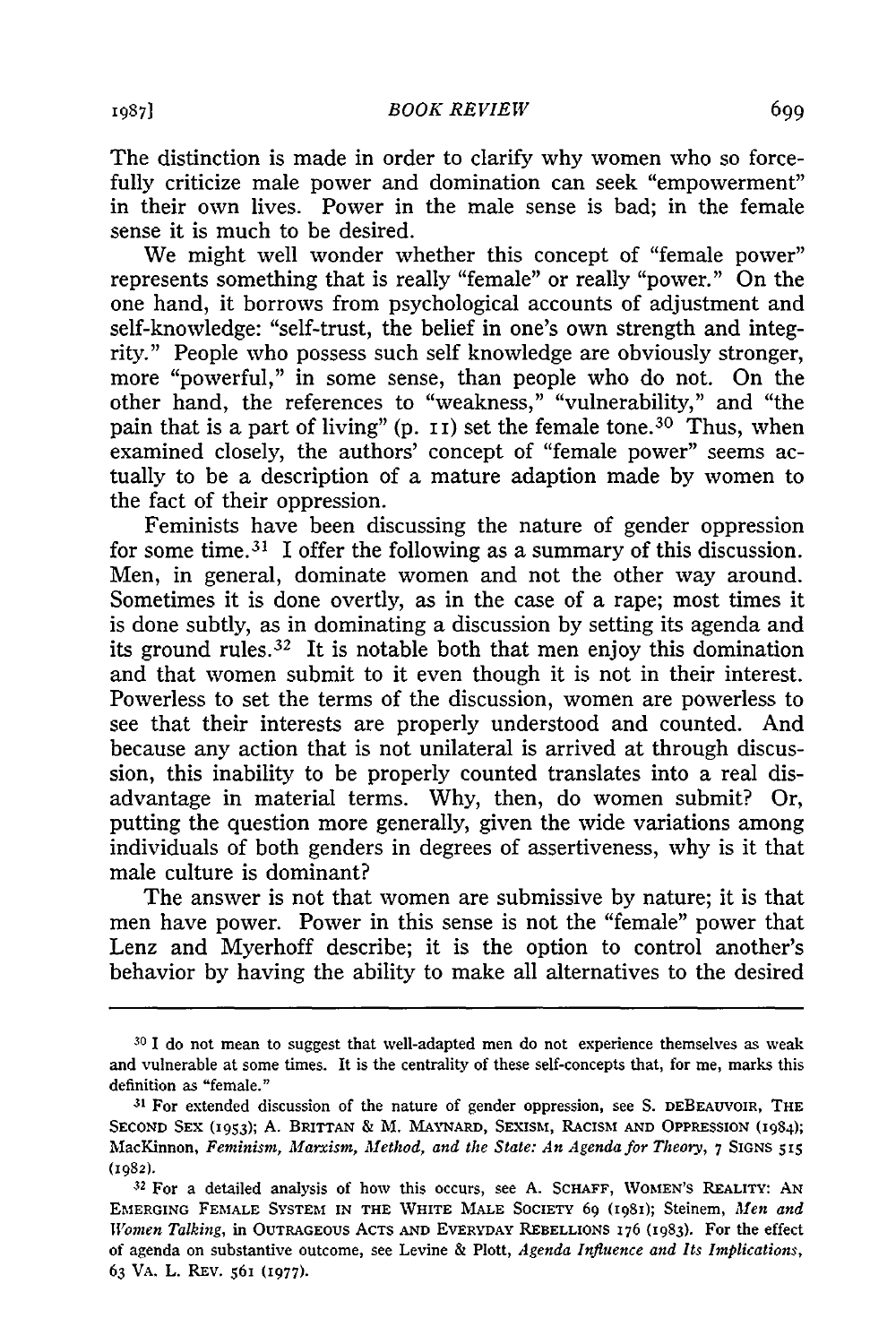conduct very costly. Physical power is basic. Although acts of physical aggression are often not visible to the wider society, the studies of sexual harassment<sup>33</sup> and domestic violence<sup>34</sup> strongly suggest that it is absent neither from the workplace nor from the home. Institutional power also gets results. The boss gets obedience because he can make disobedience costly in ways both big and small. And if physical superiority and institutional power were not enough, the realities of economic power in this society frequently leave women little choice but to seek the protection and the earning power of a male companion.

It is not the case that all power in this society is exercised by males against females. There are women who beat up men, women bosses, and certainly women who are rich. Yet in the general run of things, these women are exceptional. Women as a sex are poor. In a world where most institutional power is held by men and where few women are immune from their power, the occasional woman boss does not constitute parity. Powerlessness is the central fact of female experience, and the essential question to ask about "female" culture concerns its relationship to powerlessness and the resultant gender oppression.

The answer to this question, I think, can be found in the notion of gender projection. 35 Consider the qualities that Lenz and Myerhoff ascribe to women. Women are more understanding and more empathic; women feel "a responsibility to discern and alleviate the real and recognizable suffering in this world" (p. 9). Ask yourself the following question: if you were going to be marooned on a desert island with one other person, and you could define the characteristics of that person, would you not choose someone with just those characteristics that Lenz and Myerhoff ascribe to women? Now suppose that it is not a desert island but a domestic one and that you and those of your gender can define the characteristics of the other gender. Would you not want the other gender to respond to individuals rather than groups and to merge their individual interest into that of the group? Would it not be better that "they" have an ethic of relating and caring rather than a preoccupation with individual rights?

When one gender projects convenient characteristics upon the other, it creates an obvious dilemma for that "other." It is good that women are sensitive to and responsive to the pain of those around

*<sup>33</sup>See* C. MACKINNON, **SEXUAL** HARASSMENT OF WORKING WOMEN **26** (1979). For studies dealing specifically with the academic community, see B.W. DZIECH & L. WEINER, THE **LECHEROUS** PROFESSOR: **SEXUAL HARASSMENT ON CAMPUS** 13 (1984).

<sup>34</sup> Note also that it is not necessary for violence actually to occur; the threat of violence or the mere presence of one who is physically larger can coerce behavior without the need for a single blow.

**<sup>3</sup>s** *See supra* note 2 **1.**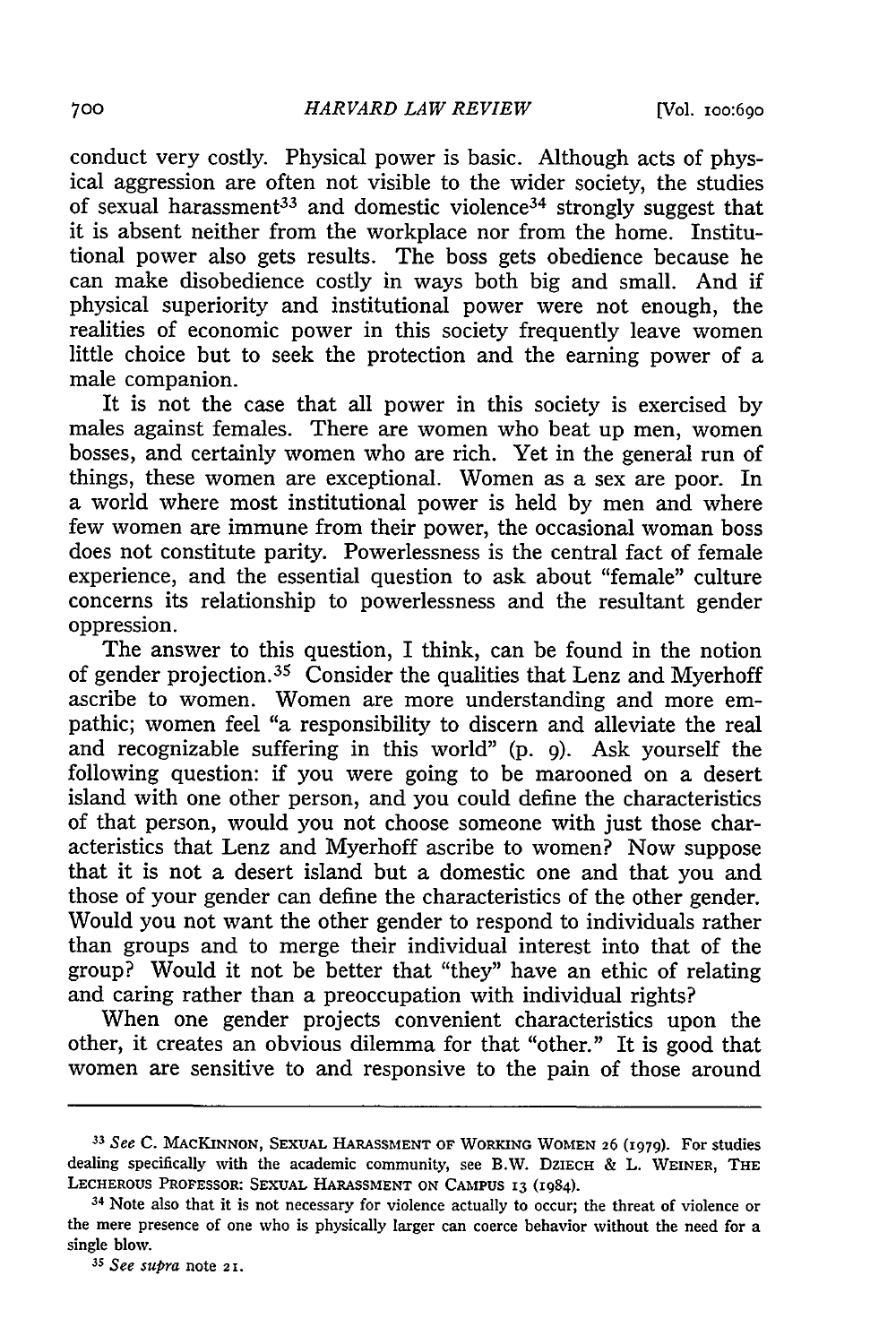them. Yet when this quality is endlessly reinforced by a dominant male culture, does this admittedly desirable characteristic impose costs that individual women should not have to bear? For example, do women respond to pain that is not their responsibility? Or, more seriously, do women focus on the pain of others when responding to their own would be more to the point?

These questions make clear why many women must be deeply ambivalent about the issue of gender differences.<sup>36</sup> On the one hand, these qualities are what several thousand years of culture have convinced us are most valuable in ourselves as women persons. We understandably value these characteristics highly in our women friends and in the men we know who possess them. On the other hand, we are beginning to see that they operate as a culture, in Lenz and Myerhoff's terms, and that they provide both the framework within which we "perceive and interpret the world" and the "solution to common problems" of male and female interaction. The pervasiveness of this framework, together with its origins in a male-dominated world, should make us suspicious of those who want to celebrate women by speaking of gender differences.

I do not mean to suggest that gender differences are not an important topic for study. Understanding how gender oppression works is a good first step toward its elimination. But Lenz and Myerhoff want to describe gender differences in a way that makes us feel good about a state of affairs that is not good for women and makes women feel responsible not only for their own lives but for the entire transformation of society. $37$  Does this really help us to eliminate gender oppression, or does it merely assist us in our continuing efforts to adapt to that oppression?

This confusion between adaptation and liberation is a central concern of feminist theory. For those who benefit from the status quo there are normative theories that purport to justify it. Theories about social contracts and choices from the initial position tell stories that justify apparent unfairness.<sup>38</sup> If someone is not treated fairly under the current state of affairs, these theories suggest that this unfair treatment is just what that person would have chosen under the relevant circumstances. They reaffirm the rights of some to do less

**<sup>36</sup>**John Stuart Mill noted this ambivalence in 1869 in his essay *The Subjection of Women.* He wrote that women "are declared to be better than men; an empty compliment, which must provoke a bitter smile from every woman of spirit, since there is no other situation in life in which it is the established order, and quite natural and suitable, that the better should obey the worse." J.S. MILL & H.T. MILL, *supra* note **27,** at **213.**

**<sup>37</sup>**For example, they assert that it is up to women with their "holistic" concerns about the environment and nuclear war to affect public policy on this score (pp. **179-80).** If women cannot secure passage of the equal rights amendment, how can we expect them to affect highly controversial questions of national policy?

*<sup>38</sup>See, e.g.,* R. NOZICK, ANARCHY, **STATE AND UTOPIA** (1974).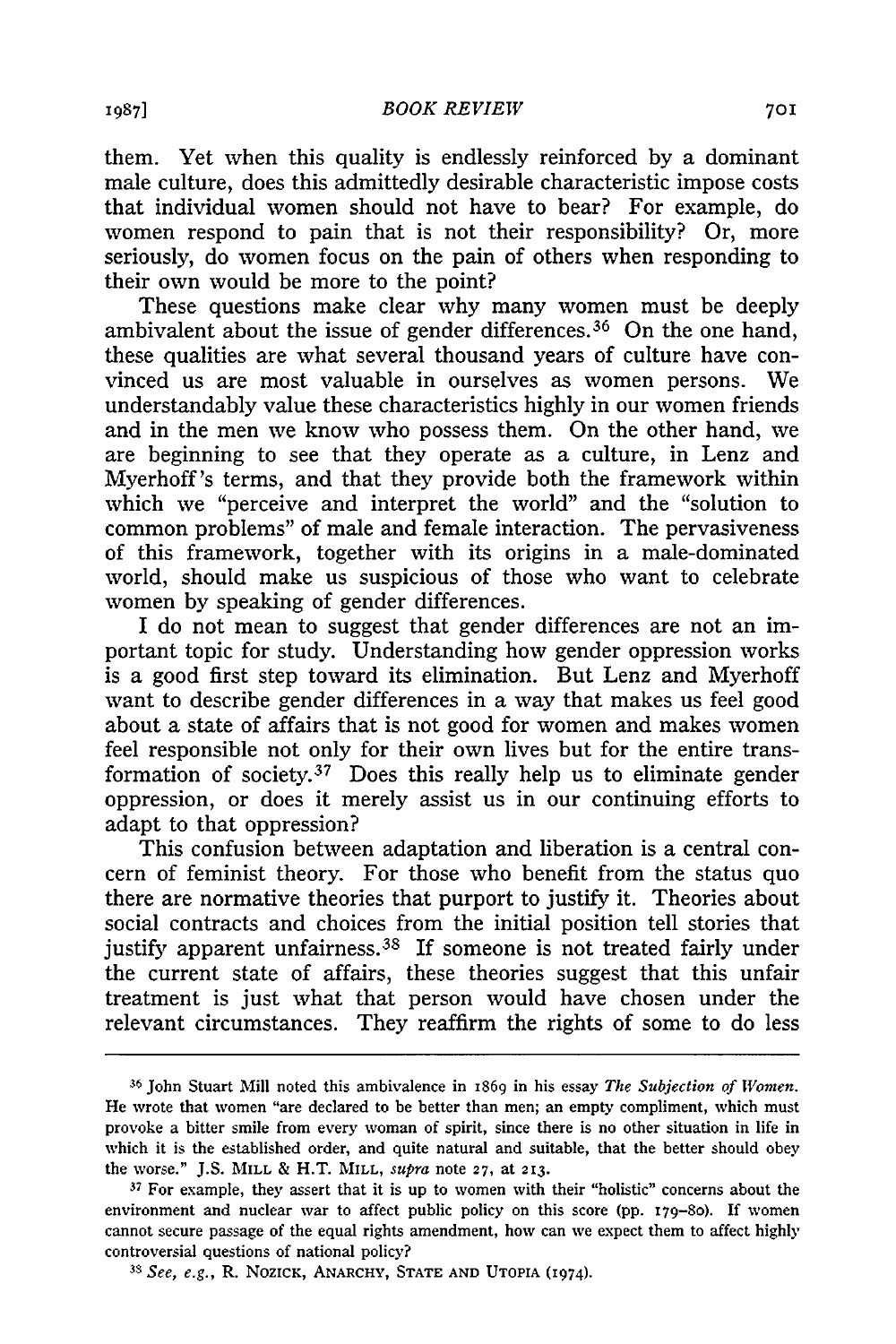and get more. A different type of theory is held by those who are disadvantaged by the status quo. Such people tell stories about change and transformation, which suggest that people who do more and get less must do more and get less in order to bring about the state of affairs that they desire. We should be a little suspicious of such stories, because they can provide internal reinforcement for oppressive societal demands.

To see how real this concern is, we need only examine the nextto-last chapter of *The Feminization of America,* in which the authors begin to sound less like social scientists and more like writers for *Cosmopolitan.* In this chapter they describe the "new" woman, the "hybridized" woman (pp. **219-25).** This woman always responds appropriately  $-$  a veritable tiger in the boardroom or an affectionate kitten in the bedroom; "her blazer/skirt uniform conceals sexy lingerie" (p. 222). The perfection in her emotional responses has brought the rewards of a perfect career and of a husband who is not threatened by her superior success. "Her career has not only progressed better than her husband's, but has also been financially more rewarding as well as more rewarding in other ways" (p. 222). All in all, she is a paragon who meets everyone else's expectations concerning her behavior. This story is familiar, and unfortunately, it is the standard against which many women measure their own brave efforts at success. It is no accident that they fall short; as women have learned for countless centuries, it is not possible for a person to be all the inconsistent things she is expected to be.

Lenz and Myerhoff's vision of feminine culture glorifies women but never questions the gender identity that oppresses them. In contrast to the new woman's role, the new man's obligations are to "enlarge his sphere of choices" and "relinquish his role as breadwinner" (p. **203).39** This role simultaneously marginalizes men and frees them from any responsibility for gender oppression. The authors claim that women possess all the important characteristics for human happiness and survival while men possess harmful and aggressive qualities; thus, it is women and not men who must shoulder the burden of transforming society. Although women will be assisted in this task by what the authors call "new" men, these men seem to be nothing but women in disguise. This "objectification"<sup>40</sup> of the male gender leaves men in the traditional female dilemma  $-$  if they want to do something useful and valued, let them become persons of the preferred gender.

This approach is wrong not only because it does not treat men as persons but also because it overlooks the fact that gender oppression

<sup>39</sup>With so many women who are the sole support for children, it is highly questionable whether feminists should be urging men to forego their role as breadwinner.

**<sup>40</sup>***See supra* note 2 **1.**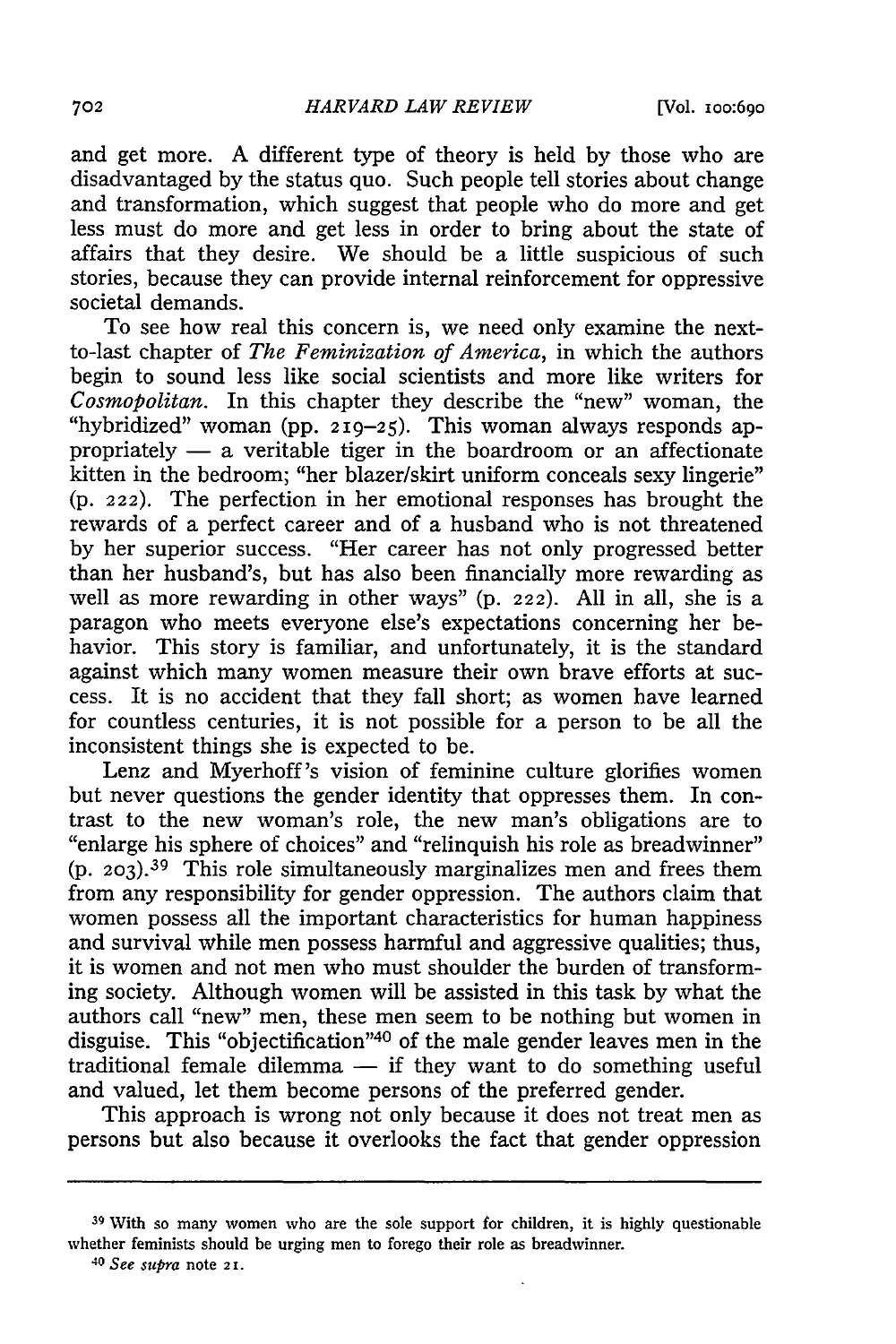cannot be solved without male cooperation.<sup>41</sup> All men have the power to oppress women less; powerful men have the power to transform society. It further overlooks the fact that societal oppression is not limited to women. It is a political victory that men sometimes make coffee and care for children, but a political program that focuses primarily on concerns of this type is not a program that will end oppression. 42 In light of these facts, a sensible theory for social change should not devalue concerns about justice and individual rights as outmoded "male" values.

#### III. **CONCLUSION**

The question of "enough change" is complicated by the fact that change is an illusive phenomenon. It is, at this time and place, impossible to determine whether things are really changing for women in ways that significantly improve their lives. There are more choices for more women. Of that much we can be sure. We can and should celebrate that fact. When, however, there are persuasive indications that poverty, sexual assault, and violence continue to plague women in large numbers, we should be careful that our celebrations do not render their sufferings once again invisible.

I am also concerned that premature celebration not obscure the extent to which the problem of female oppression has persisted in the face of more choice for more women. Even women with more choices must respond to an environment that makes many inconsistent and competing demands and that is likely to discount women's needs and interests. Lenz and Myerhoff seem to suggest that it is female culture that will ultimately resolve this problem. Given, however, that female culture is rooted in female oppression, it seems to me obvious that we need to give serious attention to the project of reconstructing our culture in ways that help us eliminate rather than adapt to female oppression. The problem with theories of transformation and change is that they lead us to draw false assurance from the future. We need, instead, to focus on the present and to pose truly transformative

1987]

<sup>&</sup>lt;sup>41</sup> The separatists, of course, have a strategy that does not require male cooperation. See, *e.g.,* Frye, *Some Reflections on Separatism and Power,* in WOMEN **AND VALUES: READINGS** IN **RECENT** FEMINIST PHILOSOPHY (M. Pearsall, ed. 1986); Penelope, *The Mystery of Lesbians: I,* I **LESBIAN** ETHICS 7 (1984). This option seems to me to be wholly legitimate whenever it is practical.

<sup>42</sup> Bell Hooks, for example, argues that the feminist movement has failed to create a mass movement to end sexist oppression because of its failure to recognize the diversity of concerns that confront women on the margin. *See* B. HOOKS, FEMINIST THEORY: FROM MARGIN TO **CENTER** (1984).